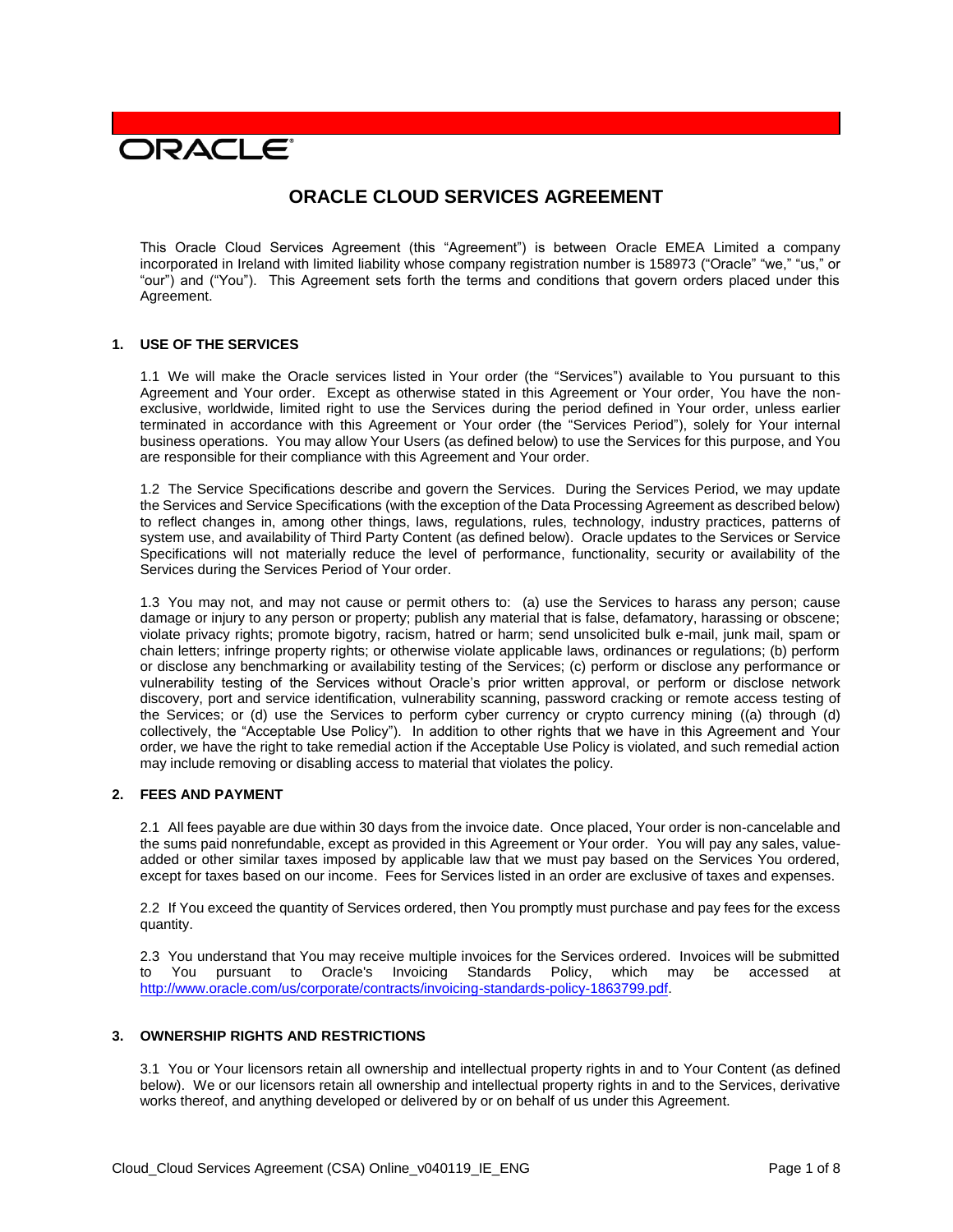3.2 You may have access to Third Party Content through use of the Services. Unless otherwise stated in Your order, all ownership and intellectual property rights in and to Third Party Content and the use of such content is governed by separate third party terms between You and the third party.

3.3 You grant us the right to host, use, process, display and transmit Your Content to provide the Services pursuant to and in accordance with this Agreement and Your order. You have sole responsibility for the accuracy, quality, integrity, legality, reliability, and appropriateness of Your Content, and for obtaining all rights related to Your Content required by Oracle to perform the Services.

3.4 You may not, and may not cause or permit others to: (a) modify, make derivative works of, disassemble, decompile, reverse engineer, reproduce, republish, download, or copy any part of the Services (including data structures or similar materials produced by programs) unless required to be permitted by law for interoperability; (b) access or use the Services to build or support, directly or indirectly, products or services competitive to Oracle; or (c) license, sell, transfer, assign, distribute, outsource, permit timesharing or service bureau use of, commercially exploit, or make available the Services to any third party except as permitted by this Agreement or Your order.

#### **4. NONDISCLOSURE**

4.1 By virtue of this Agreement, the parties may disclose to each other information that is confidential ("Confidential Information"). Confidential Information shall be limited to the terms and pricing under this Agreement and Your order, Your Content residing in the Services, and all information clearly identified as confidential at the time of disclosure.

4.2 A party's Confidential Information shall not include information that: (a) is or becomes a part of the public domain through no act or omission of the other party; (b) was in the other party's lawful possession prior to the disclosure and had not been obtained by the other party either directly or indirectly from the disclosing party; (c) is lawfully disclosed to the other party by a third party without restriction on the disclosure; or (d) is independently developed by the other party.

4.3 Each party agrees not to disclose the other party's Confidential Information to any third party other than as set forth in the following sentence for a period of five years from the date of the disclosing party's disclosure of the Confidential Information to the receiving party; however, we will protect the confidentiality of Your Content residing in the Services for as long as such information resides in the Services. Each party may disclose Confidential Information only to those employees, agents or subcontractors who are required to protect it against unauthorized disclosure in a manner no less protective than required under this Agreement, and each party may disclose the other party's Confidential Information in any legal proceeding or to a governmental entity as required by law. We will protect the confidentiality of Your Content residing in the Services in accordance with the Oracle security practices defined as part of the Service Specifications applicable to Your order.

# **5. PROTECTION OF YOUR CONTENT**

5.1 In order to protect Your Content provided to Oracle as part of the provision of the Services, Oracle will comply with the applicable administrative, physical, technical and other safeguards, and other applicable aspects of system and content management, available at [http://www.oracle.com/us/corporate/contracts/cloud-services/index.html.](http://www.oracle.com/us/corporate/contracts/cloud-services/index.html)

5.2 To the extent Your Content includes Personal Data (as that term is defined in the applicable data privacy policies and the Data Processing Agreement (as that term is defined below)), Oracle will furthermore comply with the following:

- a. the relevant Oracle privacy policies applicable to the Services, available at [http://www.oracle.com/us/legal/privacy/overview/index.html;](http://www.oracle.com/us/legal/privacy/overview/index.html) and
- b. the applicable version of the Data Processing Agreement for Oracle Services (the "Data Processing Agreement"), unless stated otherwise in Your order. The version of the Data Processing Agreement applicable to Your order (a) is available at [https://www.oracle.com/corporate/contracts/cloud](https://www.oracle.com/corporate/contracts/cloud-services/contracts.html#data-processing)[services/contracts.html#data-processing](https://www.oracle.com/corporate/contracts/cloud-services/contracts.html#data-processing) and is incorporated herein by reference, and (b) will remain in force during the Services Period of Your order. In the event of any conflict between the terms of the Data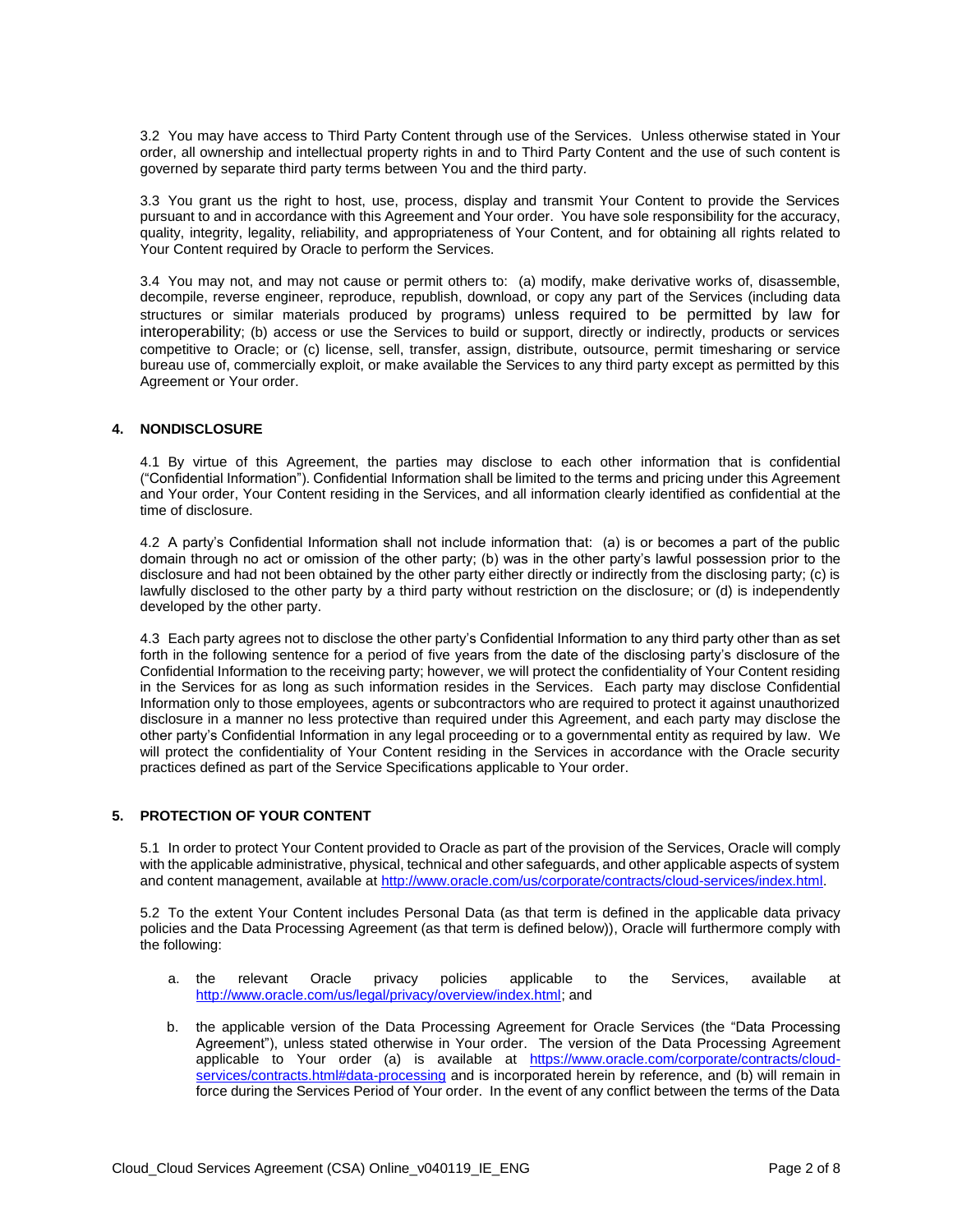Processing Agreement and the terms of the Service Specifications (including any applicable Oracle privacy policies), the terms of the Data Processing Agreement shall take precedence.

5.3 Without prejudice to Sections 5.1 and 5.2 above, You are responsible for (a) any required notices, consents and/or authorizations related to Your provision of, and our processing of, Your Content (including any Personal Data) as part of the Services, (b) any security vulnerabilities, and the consequences of such vulnerabilities, arising from Your Content, including any viruses, Trojan horses, worms or other harmful programming routines contained in Your Content, and (c) any use by You or Your Users of the Services in a manner that is inconsistent with the terms of this Agreement. To the extent You disclose or transmit Your Content to a third party, we are no longer responsible for the security, integrity or confidentiality of such content outside of Oracle's control.

5.4 Unless otherwise specified in Your order (including in the Service Specifications), Your Content may not include any sensitive or special data that imposes specific data security or data protection obligations on Oracle in addition to or different from those specified in the Service Specifications. If available for the Services, You may purchase additional services from us (e.g., Oracle Payment Card Industry Compliance Services) designed to address specific data security or data protection requirements applicable to such sensitive or special data You seek to include in Your Content.

#### **6. WARRANTIES, DISCLAIMERS AND EXCLUSIVE REMEDIES**

6.1 Each party represents that it has validly entered into this Agreement and that it has the power and authority to do so. We warrant that during the Services Period we will perform the Services using commercially reasonable care and skill in all material respects as described in the Service Specifications. If the Services provided to You were not performed as warranted, You must promptly provide us with a written notice that describes the deficiency in the Services (including, as applicable, the service request number notifying us of the deficiency in the Services).

6.2 WE DO NOT WARRANT THAT THE SERVICES WILL BE PERFORMED ERROR-FREE OR UNINTERRUPTED, THAT WE WILL CORRECT ALL SERVICES ERRORS, OR THAT THE SERVICES WILL MEET YOUR REQUIREMENTS OR EXPECTATIONS. WE ARE NOT RESPONSIBLE FOR ANY ISSUES RELATED TO THE PERFORMANCE, OPERATION OR SECURITY OF THE SERVICES THAT ARISE FROM YOUR CONTENT OR THIRD PARTY CONTENT OR SERVICES PROVIDED BY THIRD PARTIES.

6.3 FOR ANY BREACH OF THE SERVICES WARRANTY, YOUR EXCLUSIVE REMEDY AND OUR ENTIRE LIABILITY SHALL BE THE CORRECTION OF THE DEFICIENT SERVICES THAT CAUSED THE BREACH OF WARRANTY, OR, IF WE CANNOT SUBSTANTIALLY CORRECT THE DEFICIENCY IN A COMMERCIALLY REASONABLE MANNER, YOU MAY END THE DEFICIENT SERVICES AND WE WILL REFUND TO YOU THE FEES FOR THE TERMINATED SERVICES THAT YOU PRE-PAID TO US FOR THE PERIOD FOLLOWING THE EFFECTIVE DATE OF TERMINATION.

6.4 TO THE EXTENT NOT PROHIBITED BY LAW, THESE WARRANTIES ARE EXCLUSIVE AND ALL OTHER WARRANTIES OR CONDITIONS WHETHER EXPRESS OR IMPLIED ARE EXPRESSLY EXCLUDED, INCLUDING WITHOUT LIMITATION ANY WARRANTIES OR CONDITIONS FOR SOFTWARE, HARDWARE, SYSTEMS, NETWORKS OR ENVIRONMENTS OR FOR MERCHANTABILITY, QUALITY AND FITNESS FOR A PARTICULAR PURPOSE.

#### **7. LIMITATION OF LIABILITY**

7.1 TO THE FULLEST EXTENT PERMITTED BY LAW, NEITHER PARTY NOR ITS AFFILIATES SHALL BE LIABLE FOR I) ANY INDIRECT, INCIDENTAL, SPECIAL, EXEMPLARY, PUNITIVE, OR CONSEQUENTIAL DAMAGES, OR II) ANY LOSS OF REVENUE OR PROFITS (EXCLUDING FEES UNDER THIS AGREEMENT), LOSS OF BUSINESS, GOODWILL, REPUTATION, ANTICIPATED SAVINGS, SALES, DATA, OR DATA USE (IN EACH CASE WHETHER DIRECT OR INDIRECT).

7.2 TO THE FULLEST EXTENT PERMITTED BY LAW, IN NO EVENT SHALL THE AGGREGATE LIABILITY OF ORACLE AND OUR AFFILIATES ARISING OUT OF OR RELATED TO THIS AGREEMENT OR YOUR ORDER, WHETHER IN CONTRACT, TORT (INCLUDING FOR NEGLIGENCE OR BREACH OF STATUTORY DUTY), MISREPRESENTATION (WHETHER INNOCENT OR NEGLIGENT) OR OTHERWISE, AND WHETHER OR NOT ORACLE HAS BEEN ADVISED OF THE POSSIBILITY OF SUCH LOSSES AND/OR DAMAGES, EXCEED THE TOTAL AMOUNTS ACTUALLY PAID UNDER YOUR ORDER FOR THE SERVICES GIVING RISE TO THE LIABILITY DURING THE TWELVE (12) MONTHS IMMEDIATELY PRECEDING THE EVENT GIVING RISE TO SUCH LIABILITY.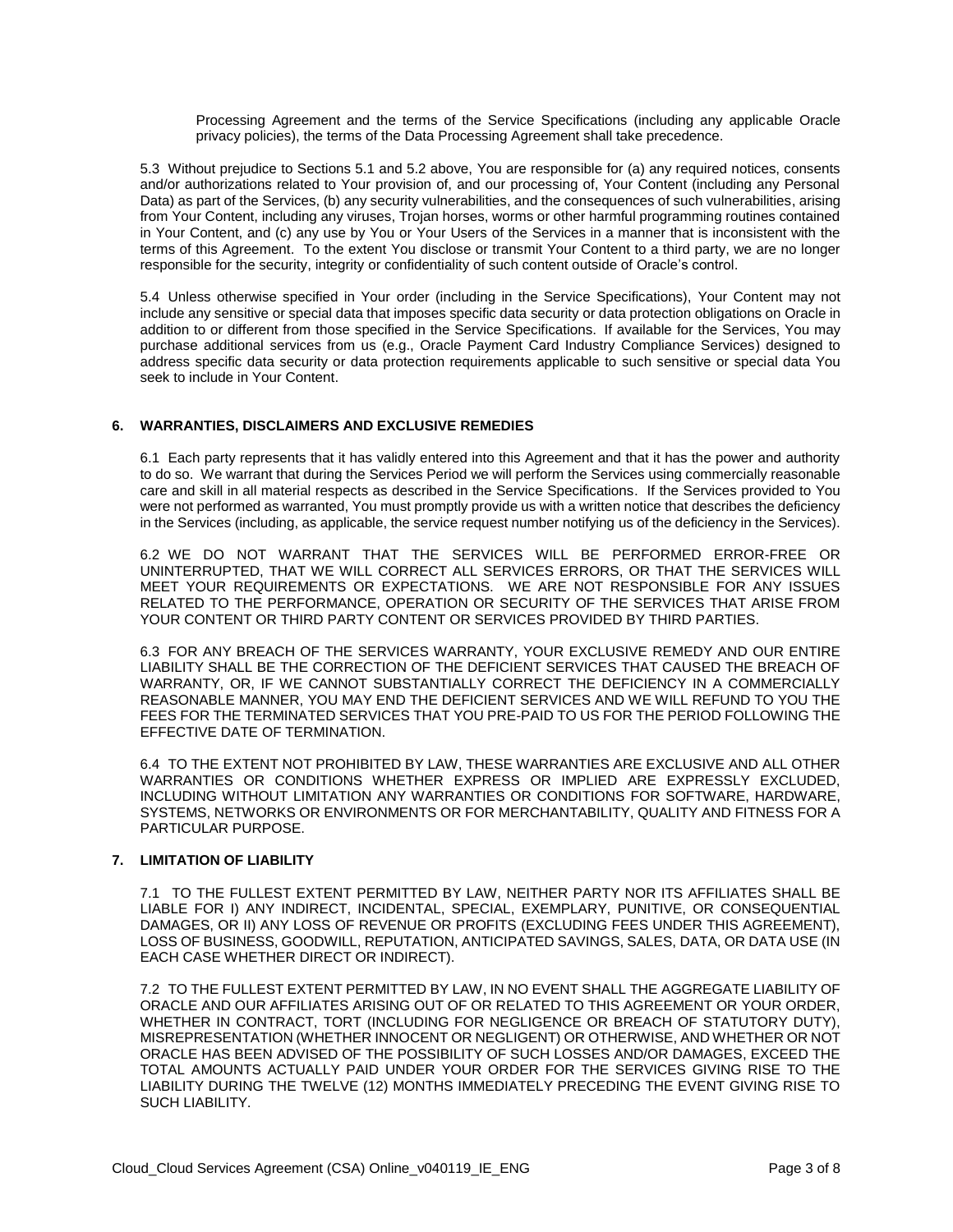NEITHER PARTY SHALL EXCLUDE OR LIMIT ITS LIABILITY TO THE OTHER FOR (A) DEATH OR PERSONAL INJURY CAUSED BY ITS NEGLIGENT ACT OR OMISSION, CONTRACTUAL BREACH OR DEFAULT; OR (B) FOR FRAUD OR FRAUDULENT MISREPRESENTATION.

NOTHING IN THIS AGREEMENT SHALL PREVENT OR PREJUDICE EITHER PARTY FROM RELYING UPON THEIR EQUITABLE REMEDIES INCLUDING INJUNCTIVE RELIEF AND SPECIFIC PERFORMANCE.

#### **8. INDEMNIFICATION**

8.1 If a third party makes a claim against either You or Oracle ("Recipient" which may refer to You or us depending upon which party received the Material), that any information, design, specification, instruction, software, service, data, hardware, or material (collectively, "Material") furnished by either You or us ("Provider" which may refer to You or us depending on which party provided the Material) and used by the Recipient infringes the third party's intellectual property rights, the Provider, at the Provider's sole cost and expense, will defend the Recipient against the claim and indemnify the Recipient from the damages, liabilities, costs and expenses awarded by the court to the third party claiming infringement or the settlement agreed to by the Provider, if the Recipient does the following:

- a. notifies the Provider promptly in writing, not later than 30 days after the Recipient receives notice of the claim (or sooner if required by applicable law);
- b. gives the Provider sole control of the defense and any settlement negotiations; and
- c. gives the Provider the information, authority and assistance the Provider needs to defend against or settle the claim.

8.2 If the Provider believes or it is determined that any of the Material may have violated a third party's intellectual property rights, the Provider may choose to either modify the Material to be non-infringing (while substantially preserving its utility or functionality) or obtain a license to allow for continued use, or if these alternatives are not commercially reasonable, the Provider may end the license for, and require return of, the applicable Material and refund any unused, prepaid fees the Recipient may have paid to the other party for such Material. If such return materially affects our ability to meet obligations under the relevant order, then we may, upon 30 days prior written notice, terminate the order. If such Material is third party technology and the terms of the third party license do not allow us to terminate the license, then we may, upon 30 days prior written notice, end the Services associated with such Material and refund any unused, prepaid fees for such Services.

8.3 The Provider will not indemnify the Recipient if the Recipient (a) alters the Material or uses it outside the scope of use identified in the Provider's user or program documentation or Service Specifications, or (b) uses a version of the Material which has been superseded, if the infringement claim could have been avoided by using an unaltered current version of the Material which was made available to the Recipient. The Provider will not indemnify the Recipient to the extent that an infringement claim is based upon any Material not furnished by the Provider. We will not indemnify You to the extent that an infringement claim is based on Third Party Content or any Material from a third party portal or other external source that is accessible or made available to You within or by the Services (e.g., a social media post from a third party blog or forum, a third party Web page accessed via a hyperlink, marketing data from third party data providers, etc.).

8.4 This Section 8 provides the parties' exclusive remedy for any infringement claims or damages.

#### **9. TERM AND TERMINATION**

- 9.1 This Agreement is valid for the order which this Agreement accompanies.
- 9.2 Services shall be provided for the Services Period defined in Your order.

9.3 We may suspend Your or Your Users' access to, or use of, the Services if we believe that (a) there is a significant threat to the functionality, security, integrity, or availability of the Services or any content, data, or applications in the Services; (b) You or Your Users are accessing or using the Services to commit an illegal act; or (c) there is a violation of the Acceptable Use Policy. When reasonably practicable and lawfully permitted, we will provide You with advance notice of any such suspension. We will use reasonable efforts to re-establish the Services promptly after we determine that the issue causing the suspension has been resolved. During any suspension period, we will make Your Content (as it existed on the suspension date) available to You. Any suspension under this Section shall not excuse You from Your obligation to make payments under this Agreement.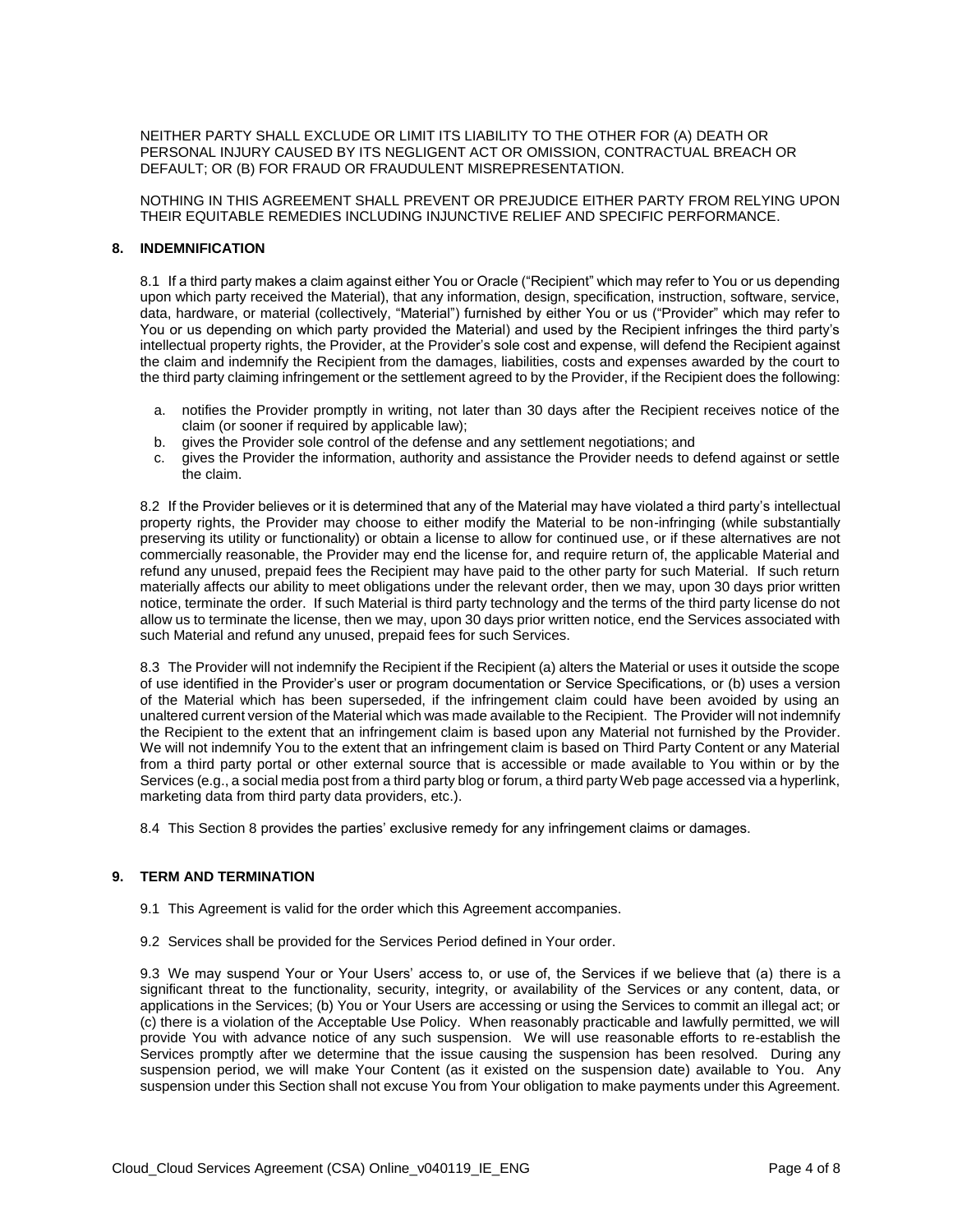9.4 If either of us breaches a material term of this Agreement or any order and fails to correct the breach within 30 days of written specification of the breach, then the breaching party is in default and the non-breaching party may terminate (a) in the case of breach of any order, the order under which the breach occurred; or (b) in the case of breach of the Agreement, the Agreement and any orders that have been placed under the Agreement. If we terminate any orders as specified in the preceding sentence, You must pay within 30 days all amounts that have accrued prior to such termination, as well as all sums remaining unpaid for the Services under such order(s) plus related taxes and expenses. Except for nonpayment of fees, the nonbreaching party may agree in its sole discretion to extend the 30 day period for so long as the breaching party continues reasonable efforts to cure the breach. You agree that if You are in default under this Agreement, You may not use those Services ordered.

9.5 At the end of the Services Period, we will make Your Content (as it existed at the end of the Services Period) available for retrieval by You during a retrieval period set out in the Service Specifications. At the end of such retrieval period, and except as may be required by law, we will delete or otherwise render unrecoverable any of Your Content that remains in the Services. Our data deletion practices are described in more detail in the Service Specifications.

9.6 Provisions that survive termination or expiration of this Agreement are those relating to limitation of liability, indemnification, payment and others which by their nature are intended to survive.

#### **10. THIRD-PARTY CONTENT, SERVICES AND WEBSITES**

10.1 The Services may enable You to link to, transfer Your Content or Third Party Content to, or otherwise access, third parties' websites, platforms, content, products, services, and information ("Third Party Services"). Oracle does not control and is not responsible for Third Party Services. You are solely responsible for complying with the terms of access and use of Third Party Services, and if Oracle accesses or uses any Third Party Services on Your behalf to facilitate performance of the Services, You are solely responsible for ensuring that such access and use, including through passwords, credentials or tokens issued or otherwise made available to You, is authorized by the terms of access and use for such services. If You transfer or cause the transfer of Your Content or Third Party Content from the Services to a Third Party Service or other location, that transfer constitutes a distribution by You and not by Oracle.

10.2 Any Third Party Content we make accessible is provided on an "as-is" and "as available" basis without any warranty of any kind. You acknowledge and agree that we are not responsible for, and have no obligation to control, monitor, or correct, Third Party Content. To the extent permitted by law, we disclaim all liabilities arising from or related to Third Party Content.

10.3 You acknowledge that: (i) the nature, type, quality and availability of Third Party Content may change at any time during the Services Period, and (ii) features of the Services that interoperate with Third Party Services such as Facebook™, YouTube™ and Twitter™, etc., depend on the continuing availability of such third parties' respective application programming interfaces (APIs). We may need to update, change or modify the Services under this Agreement as a result of a change in, or unavailability of, such Third Party Content, Third Party Services or APIs. If any third party ceases to make its Third Party Content or APIs available on reasonable terms for the Services, as determined by us in our sole discretion, we may cease providing access to the affected Third Party Content or Third Party Services without any liability to You. Any changes to Third Party Content, Third Party Services or APIs, including their unavailability, during the Services Period does not affect Your obligations under this Agreement or the applicable order, and You will not be entitled to any refund, credit or other compensation due to any such changes.

#### **11. SERVICE MONITORING, ANALYSES AND ORACLE SOFTWARE**

11.1 We continuously monitor the Services to facilitate Oracle's operation of the Services; to help resolve Your service requests; to detect and address threats to the functionality, security, integrity, and availability of the Services as well as any content, data, or applications in the Services; and to detect and address illegal acts or violations of the Acceptable Use Policy. Oracle monitoring tools do not collect or store any of Your Content residing in the Services, except as needed for such purposes. Oracle does not monitor, and does not address issues with, non-Oracle software provided by You or any of Your Users that is stored in, or run on or through, the Services. Information collected by Oracle monitoring tools (excluding Your Content) may also be used to assist in managing Oracle's product and service portfolio, to help Oracle address deficiencies in its product and service offerings, and for license management purposes.

11.2 We may (i) compile statistical and other information related to the performance, operation and use of the Services, and (ii) use data from the Services in aggregated form for security and operations management, to create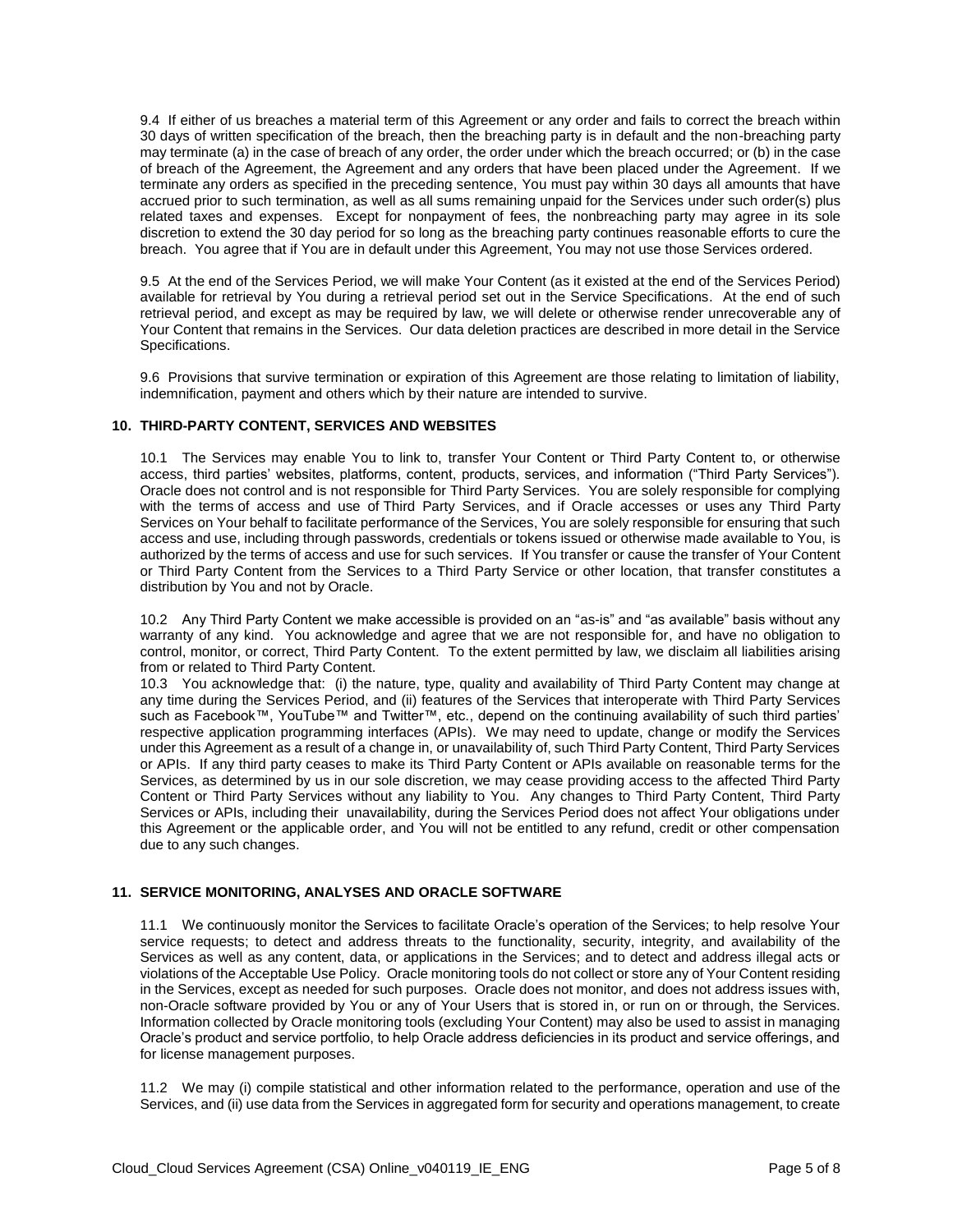statistical analyses, and for research and development purposes (clauses i and ii are collectively referred to as "Service Analyses"). We may make Service Analyses publicly available; however, Service Analyses will not incorporate Your Content, Personal Data or Confidential Information in a form that could serve to identify You or any individual. We retain all intellectual property rights in Service Analyses.

11.3 We may provide You with the ability to obtain certain Oracle Software (as defined below) for use with the Services. If we provide Oracle Software to You and do not specify separate terms for such software, then such Oracle Software is provided as part of the Services and You have the non-exclusive, worldwide, limited right to use such Oracle Software, subject to the terms of this Agreement and Your order (except for separately licensed elements of the Oracle Software, which separately licensed elements are governed by the applicable separate terms), solely to facilitate Your use of the Services. You may allow Your Users to use the Oracle Software for this purpose, and You are responsible for their compliance with the license terms. Your right to use any Oracle Software will terminate upon the earlier of our notice (by web posting or otherwise) or the end of the Services associated with the Oracle Software. Notwithstanding the foregoing, if Oracle Software is licensed to You under separate terms, then Your use of such software is governed by the separate terms. Your right to use any part of the Oracle Software that is licensed under the separate terms is not restricted in any way by this Agreement.

#### **12. EXPORT**

12.1 Export laws and regulations of the United States and any other relevant local export laws and regulations apply to the Services. Such export laws govern use of the Services (including technical data) and any Services deliverables provided under this Agreement, and You and we each agree to comply with all such export laws and regulations (including "deemed export" and "deemed re-export" regulations). You agree that no data, information, software programs and/or materials resulting from the Services (or direct product thereof) will be exported, directly or indirectly, in violation of these laws, or will be used for any purpose prohibited by these laws including, without limitation, nuclear, chemical, or biological weapons proliferation, or development of missile technology.

12.2 You acknowledge that the Services are designed with capabilities for You and Your Users to access the Services without regard to geographic location and to transfer or otherwise move Your Content between the Services and other locations such as User workstations. You are solely responsible for the authorization and management of User accounts across geographic locations, as well as export control and geographic transfer of Your Content.

# **13. FORCE MAJEURE**

Neither You nor we shall be responsible for failure or delay of performance if caused by: an act of war, hostility, or sabotage; act of God; pandemic; electrical, internet, or telecommunication outage that is not caused by the obligated party; government restrictions (including the denial or cancelation of any export, import or other license); or other event outside the reasonable control of the obligated party. Both You and we will use reasonable efforts to mitigate the effect of a force majeure event. If such event continues for more than 30 days, either of You or we may cancel unperformed Services and affected orders upon written notice. This Section does not excuse either party's obligation to take reasonable steps to follow its normal disaster recovery procedures or Your obligation to pay for the Services.

#### **14. GOVERNING LAW AND JURISDICTION**

This Agreement is governed by the laws of Ireland without reference to its conflict of laws principles and each party agrees to submit to the exclusive jurisdiction of, and venue in, the courts in Ireland in any dispute arising out of or relating to this Agreement.

## **15. NOTICE**

15.1 Any notice required under this Agreement shall be provided to the other party in writing. If You have a legal dispute with us or if You wish to provide a notice under the Indemnification Section of this Agreement, or if You become subject to insolvency or other similar legal proceedings, You will promptly send written notice to: Oracle EMEA Limited, Eastpoint Business Park, Fairview, Dublin 3, Ireland, Attention: Director of Legal Affairs.

15.2 We may give notices applicable to our Services customers by means of a general notice on the Oracle portal for the Services, and notices specific to You by electronic mail to Your e-mail address on record in our account information or by written communication sent by first class mail or pre-paid post to Your address on record in our account information.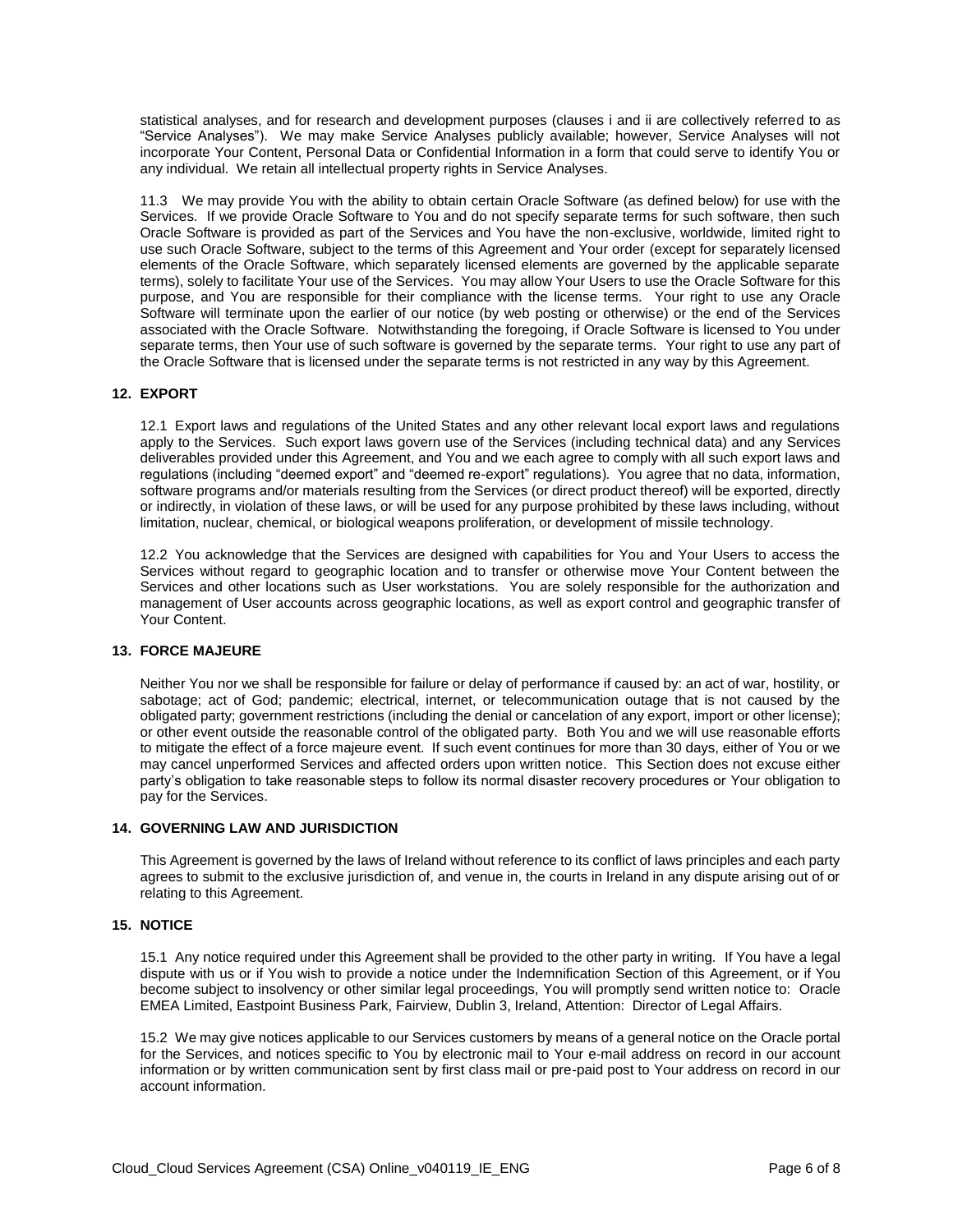#### **16. ASSIGNMENT**

You may not assign this Agreement or give or transfer the Services, or any interest in the Services, to another individual or entity.

#### **17. OTHER**

17.1 We are an independent contractor, and each party agrees that no partnership, joint venture, or agency relationship exists between the parties.

17.2 Our business partners and other third parties, including any third parties with which the Services have integrations or that are retained by You to provide consulting services, implementation services or applications that interact with the Services, are independent of Oracle and are not Oracle's agents. We are not liable for, bound by, or responsible for any problems with the Services or Your Content arising due to any acts of any such business partner or third party, unless the business partner or third party is providing Services as our subcontractor on an engagement ordered under this Agreement and, if so, then only to the same extent as we would be responsible for our resources under this Agreement.

17.3 If any term of this Agreement is found to be invalid or unenforceable, the remaining provisions will remain effective and such term shall be replaced with another term consistent with the purpose and intent of this Agreement.

17.4 Except for actions for nonpayment or breach of Oracle's proprietary rights, no action, regardless of form, arising out of or relating to this Agreement may be brought by either party more than two years after the cause of action has accrued.

17.5 Prior to entering into an order governed by this Agreement, You are solely responsible for determining whether the Services meet Your technical, business or regulatory requirements. Oracle will cooperate with Your efforts to determine whether use of the standard Services are consistent with those requirements. Additional fees may apply to any additional work performed by Oracle or changes to the Services. You remain solely responsible for Your regulatory compliance in connection with Your use of the Services.

17.6 Upon forty-five (45) days written notice and no more than once every twelve (12) months, Oracle may audit Your use of the Cloud Services to ensure Your use of the Cloud Services is in compliance with the terms of the applicable order and this Agreement. Any such audit shall not unreasonably interfere with Your normal business operations.

You agree to cooperate with Oracle's audit and to provide reasonable assistance and access to information reasonably requested by Oracle.

The performance of the audit and non-public data obtained during the audit (including findings or reports that result from the audit) shall be subject to the provisions of section 4 (Nondisclosure) of this Agreement.

If the audit identifies non-compliance, You agree to remedy (which may include, without limitation, the payment of any fees for additional Cloud Services) such non-compliance within 30 days of written notification of that noncompliance. You agree that Oracle shall not be responsible for any of Your costs incurred in cooperating with the audit.

#### **18. ENTIRE AGREEMENT**

18.1 You agree that this Agreement and the information which is incorporated into this Agreement by written reference (including reference to information contained in a URL or referenced policy), together with the applicable order, is the complete agreement for the Services ordered by You and supersedes all prior or contemporaneous agreements or representations, written or oral, regarding such Services.

18.2 It is expressly agreed that the terms of this Agreement and any Oracle order shall supersede the terms in any purchase order, procurement internet portal, or other similar non-Oracle document and no terms included in any such purchase order, portal, or other non-Oracle document shall apply to the Services ordered. In the event of any inconsistencies between the terms of an order and the Agreement, the order shall take precedence; however, unless expressly stated otherwise in an order, the terms of the Data Processing Agreement shall take precedence over any inconsistent terms in an order. This Agreement and orders hereunder may not be modified